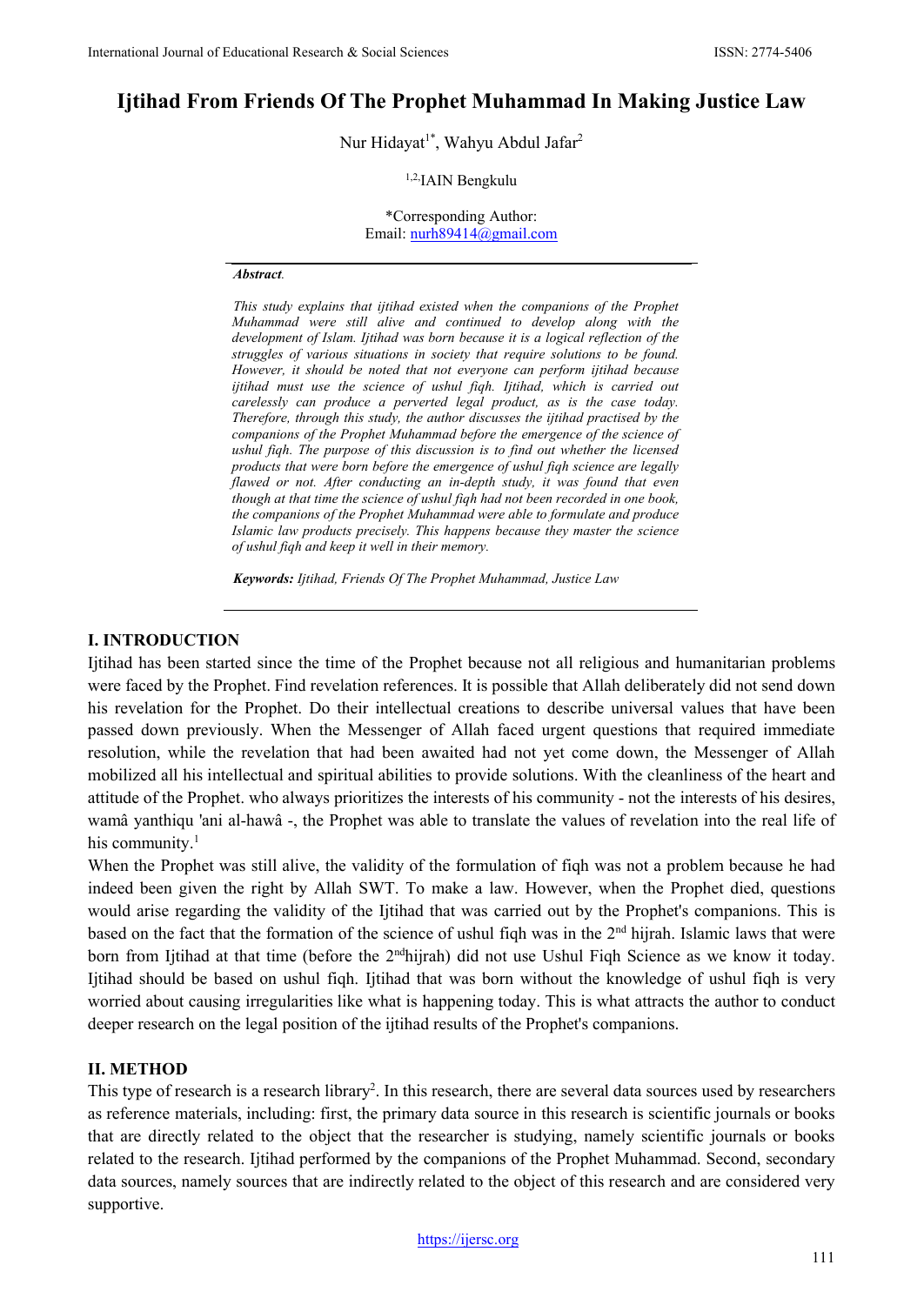In this study, the authors used the documentation of data collection techniques. The point is that the author in collecting data does so by examining scientific journals, books, records, archives related to ijtihad carried out by the companions of the Prophet Muhammad.

The analysis technique used in this research is content analysis. Furthermore, in analyzing the data, the authors carry out four stages, as follows: First, the data that has been classified is filtered again by referring to the data collection technique (documentation). Second, understanding each data class and sub-class through data interpretation based on a logical approach (deductive-inductive combination by following the data). Third, connecting between classes and sub-classes of data that have been understood. Fourth, describe what is obtained from the third stage while still referring to the analytical framework, so that the research results can be described and internal conclusions can be drawn to answer the research questions.3

## **III. RESULT AND DISCUSSION**

## **Definition of Ijtihad**

Ijtihad is taken from the root word in Arabic "jahada". the form of the noun has two different meanings, namely<sup>4</sup> :

jahdun with the meaning of wholeheartedness or seriousness. An example can be found in Sura al-An'am verse 109

"They swear by Allah is truly an oath."5

Juhdun with the meaning of ability or ability which contains the meaning of difficult, heavy and difficult. For example, the word of Allah surah at-Taubah verse 79

والذين لايجدون الا جهدهم فيسخرون منهم

و اقسمو ا بـا لله جـهد أبمـانـهم

" And those who do not get anything other than abilities, the hypocrites insult them".6

So, in the language of ijtihad is trying or striving for real. In the Qur'an, the word "jahdu" can be found in three exact terms. In these three places, the word implies devoting one's ability or effort.7

Meanwhile, the meaning of ijtihad in terms of terms has been put forward by many ushul fiqh scholars, in which the understanding of each other does not contain any difference in principle it seems mutually reinforcing and perfecting each other. Among these definitions are:8

| No | Scientist of UshulFiqh | Definition of Ijtihad                                      |
|----|------------------------|------------------------------------------------------------|
|    | Imam al-Ghazali        | The mobilization of abilities by mujtahids in seeking      |
|    |                        | knowledge of syari'ah                                      |
|    | Imam asy-Syaukani      | Outpouring the ability to obtain operational shari'ah law, |
|    |                        | amali through istinbath (legal control) efforts            |

So, ijtihad is trying to be real by using all the resources and funds to study Islamic law from its source, namely the Koran and the Hadith of Rasulullah then giving birth to new laws from it. From the definition mentioned above, it can be seen that ijtihad contains two main factors, namely:<sup>9</sup>

First, Ijtihad specifically to establish law and its explanations. This is perfect Ijtihad and is devoted to scholars who want to know the laws of furu 'amaliyah by using detailed arguments. According to the jumhur of scholars, Ijtihad in this particular sense and form may at some point be cut off. Meanwhile, the Hanbali scholars said that every period should not be empty of Ijtihad in this form. Therefore, at all times, there must always be mujtahids who reach that level.

Second, special Ijtihad to apply and practice law. All scholars agree that throughout the ages there will be no vacancy of this category of Mujtahids. They are the ones who will seek and determine 'illat in various cases of juz'iyah by applying the principles established by previous scholars.

## **The argument of Ijtihad**

The legal basis for ijtihad is found in many verses of the Qur'an and the hadith of the Prophet Muhammad, whose texts command to use mind and reason and take I'tibar (lessons):<sup>10</sup>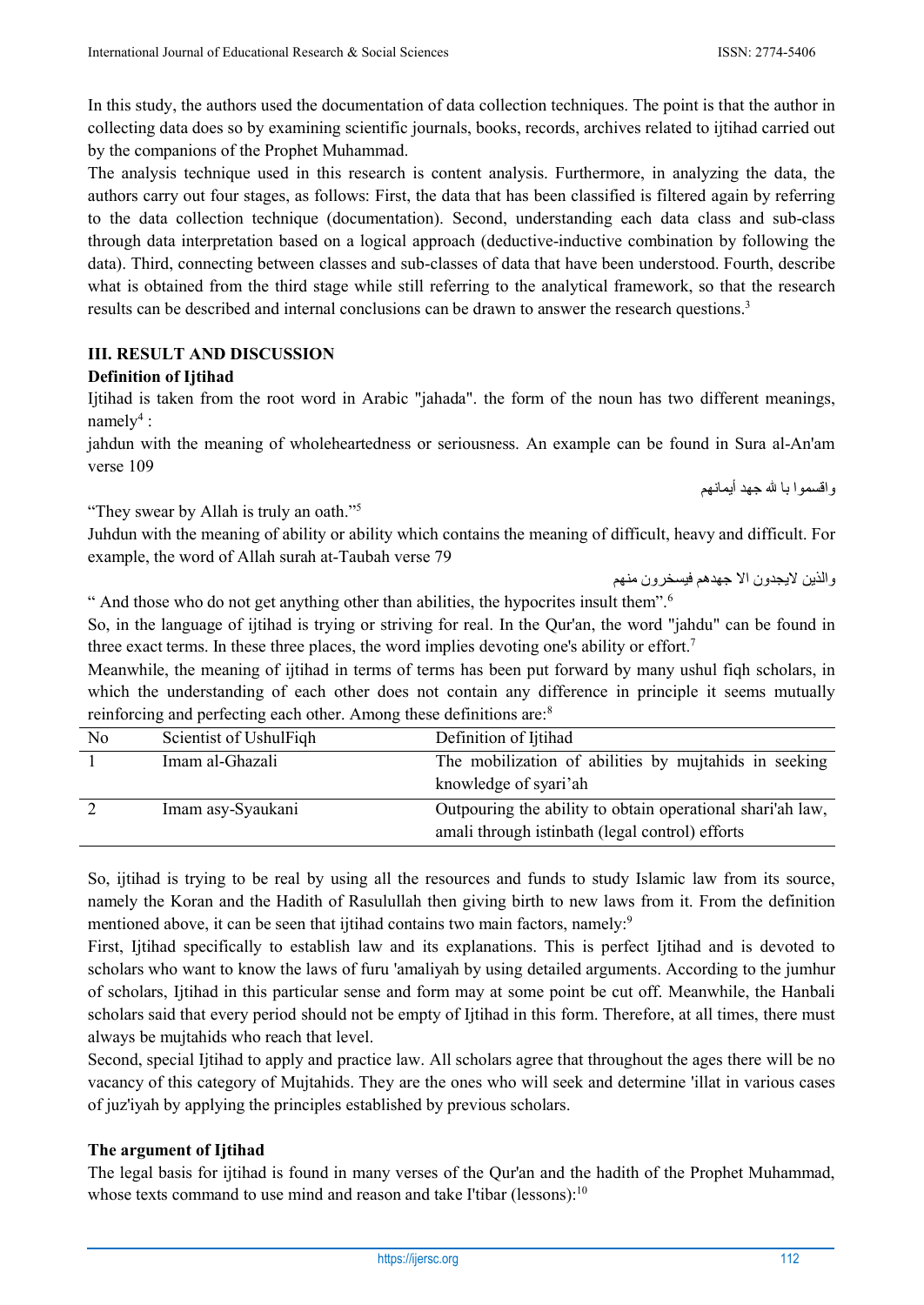| N <sub>o</sub> | Sources of Islamic Law | The argument of Ijtihad                                                  |
|----------------|------------------------|--------------------------------------------------------------------------|
|                | Al-Qur'an              | إن في ذللك لأيات لقوم يتفكر ون                                           |
|                |                        | " In fact, in this, there are signs (the greatness of Allah) for         |
|                |                        | those who think".                                                        |
|                | Al-Hadits              | عن عمروبن العاص رضيي الله عنه انه سمع رسول الله صلى الله عليه و سلم      |
|                |                        | يقول اذا حكم الحاكم فاجتحد ثم أصاب فله أجران واذا حكم فاجتحد ثم أخطأ فله |
|                |                        | اجر                                                                      |
|                |                        | "From Amribn ash ra, he heard the Rasulullah said, if a judge            |
|                |                        | wants to establish a law, then ai performs ijtihad. And it turns         |
|                |                        | out that his ijtihad is right then he gets two rewards, and if he        |
|                |                        | wants to enact the law then he performs ijtihad, and it turns            |
|                |                        | out that his ijtihad is wrong. then he gets one reward " <sup>11</sup>   |

From the data above, it seems clear that ijtihad was legalized by Rosulluh to be used as a source of Islamic law if it is not found in the Koran and the legal Sunnah of the actual case, even though the possibility of ijtihad being carried out was wrong according to Allah's view. Hadith also provides experience to people who can perform ijtihad. If the ijtihad is true, according to Allah's point of view, two rewards will be given, and if one is wrong, one will be rewarded.<sup>12</sup>

#### **The law of doing Ijtihad**

In his position as a faqih whose opinion will be followed and practised by other people who ask for a fatwa about something, the law of doing ijtihad depends on the conditions of the mujtahid and the people around him. What is meant by the law of doing ijtihad here is the law of people who carry out ijtihad, both from the purpose of taklifi law, and wadh'I law. because those who are authorized to carry out ijtihad are people who have reached the level of a faqih.<sup>13</sup>

There are four laws related to the things referred to above, namely:<sup>14</sup>

1. Wajib 'ain

If a faqih is asked about the law of a case that has been applied, whereas he is the only faqih who can perform ijtihad and he feels that if he does not do ijtihad at that time, it will result in the case being unlawful, then the law of doing ijtihad for that faqih is wajib 'ain.

2. Wajib kifayah

When a faqih is asked about the law of a case that applies, while he is the only faqih at that time, he is not worried that the case will be missed from the law, or at that time there will be several faqihs. So the law of doing ijtihad when it was wajibkifayah.

3. Sunah

If the conditions stated to the faqih have not occurred practically, but the people want legal provisions to anticipate the emergence of such cases, then ijtihad, in this case, is sunnah, meaning that the faqih is not guilty of not doing ijtihad. Still, if he does ijtihad, it will be better.

4. Mubah

In dealing with a case that has occurred in reality or has not yet occurred, and the case has not been regulated in the text of the Koran or the Sunnah. At the same time, several people have qualifications as a mujtahid, so in this case the law of doing ijtihad for a faqih the law is permissible or permissible.

5. haram

Doing ijtihad which is punished as haram is for cases where there are already laws and are determined based on the sharih and qothi 'arguments or those who carry out ijtihad have not yet reached the level of faqih.

#### **The Requirements for doing ijtihad**

The opening of the door to ijtihad in Islamic law does not mean that everyone can do ijtihad, but only people who have certain conditions are allowed to do ijtihad. These conditions are:

| No | The Requirements for doing ijtihad | explanation                           |
|----|------------------------------------|---------------------------------------|
|    | expert in Arabic <sup>15</sup>     | Ushulfiqh scholars have agreed that a |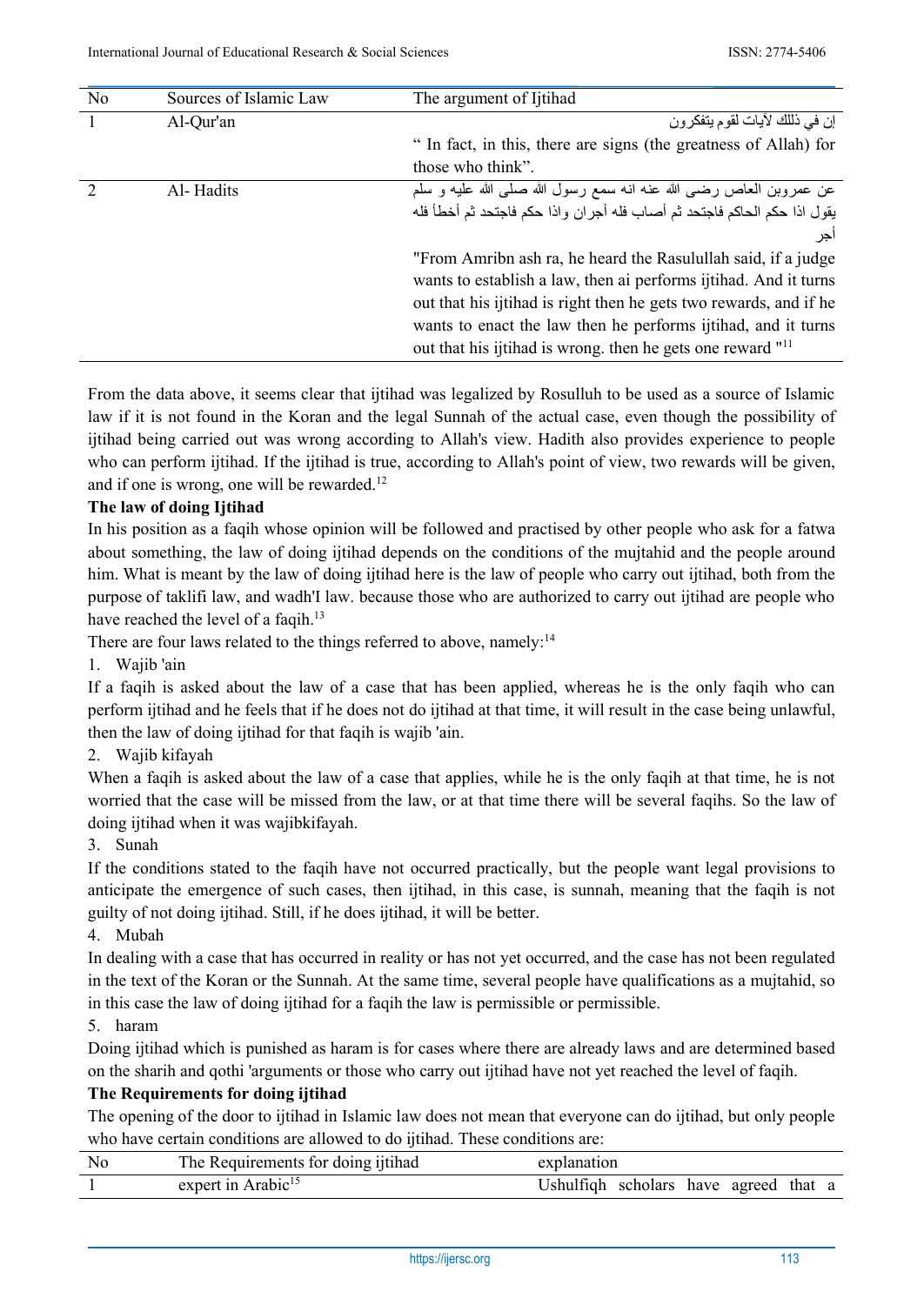|                |                                                     | mujtahid is required to master Arabic            |
|----------------|-----------------------------------------------------|--------------------------------------------------|
|                |                                                     | because al Qur'an was revealed as the            |
|                |                                                     | source of shari'ah in Arabic. Likewise with      |
|                |                                                     | Sunnah which functions<br>the<br><b>as</b><br>an |
|                |                                                     | explanation of al Qur'an, which is also          |
|                |                                                     | arranged in Arabic.                              |
| $\overline{2}$ |                                                     |                                                  |
|                | Have knowledge of al Qur'an <sup>16</sup>           | The point is to know the syar'iyyah laws         |
|                |                                                     | found in al Qur'an and the verses that           |
|                |                                                     | mention these laws, as well as the ways to       |
|                |                                                     | extract laws from their verses.                  |
| $\overline{3}$ | Have knowledge of al Sunah (hadits) $17$            | This condition has been unanimously              |
|                |                                                     | agreed upon by the scholars, that a              |
|                |                                                     | mujtahid must fully understand<br>the            |
|                |                                                     | both qauliyah, fi'iliyah<br>Sunnah,<br>and       |
|                |                                                     | taqriyah, at least on each subject matter        |
|                |                                                     | (field) according to the opinion that ijtihad    |
|                |                                                     | can be divided into areas.                       |
| 4              | experts on aspects of qiyas <sup>18</sup>           | Mujtahid must know the aspects of Qiyas,         |
|                |                                                     | for example, he knows about 'illat, and the      |
|                |                                                     | wisdom of forming the law which is why           |
|                |                                                     | the law is sharia, regarding the paths           |
|                |                                                     | prepared by Syar'i to know the' illat of the     |
|                |                                                     | law.                                             |
| 5              | experts on the contradiction of texts <sup>19</sup> | Good at dealing with opposing texts,             |
|                |                                                     | sometimes in one problem there are several       |
|                |                                                     | (provisions) that are opposite. These            |
|                |                                                     | contradictory texts can sometimes be             |
|                |                                                     | known about the history of their issuance        |
|                |                                                     | and at times are not known.                      |
| 6              | expert on the purposes of sharia $law20$            | It is understood that the law in Islamic         |
|                |                                                     | syari'at is intended and aims for the            |
|                |                                                     | welfare of all humanity. And that is what        |
|                |                                                     | Muhammad SAW's treatise means. As                |
|                |                                                     | Allah has said in surah al-Anbiya, verse         |
|                |                                                     | 107:                                             |
|                |                                                     | وما ار سلناك الا رحمة للعالمين                   |
|                |                                                     | . and we do not send you (Muhammad)              |
|                |                                                     | except as a mercy to all worlds ". <sup>21</sup> |

## **IV. Products of Ijtihad at the time of the companions of the Prophet Muhammad**

At the time of the Companions, the territory of Islam expanded. Along with these societal problems grew very heterogeneous, as a result of the fusion of ethnicities and various cultures. In resolving various actual problems at that time, the role of ijtihad was considered very important, because, without ijtihad, there would be many problems whose legal status was unknown. At the same time, revelation (al-Qur'an) and hadith had stopped. Among the famous friends who performed ijtihad after Rasulullah died, were Abu Bakr, Umar bin Khattab, Zaid bin Thabit, Ubay bin Ka'ab, Muaz bin Jabal, IbnAbas, and Ibn Mas'ud.<sup>22</sup>

Umar ibnKhattab is doing ijtihad often considered the benefit of the people; he did not just apply the text outwardly, while the goal of the law was not achieved. For example, for the sake of the benefit of the people who were conquered by Islamic troops in an area, he determined that the land in the area was not taken by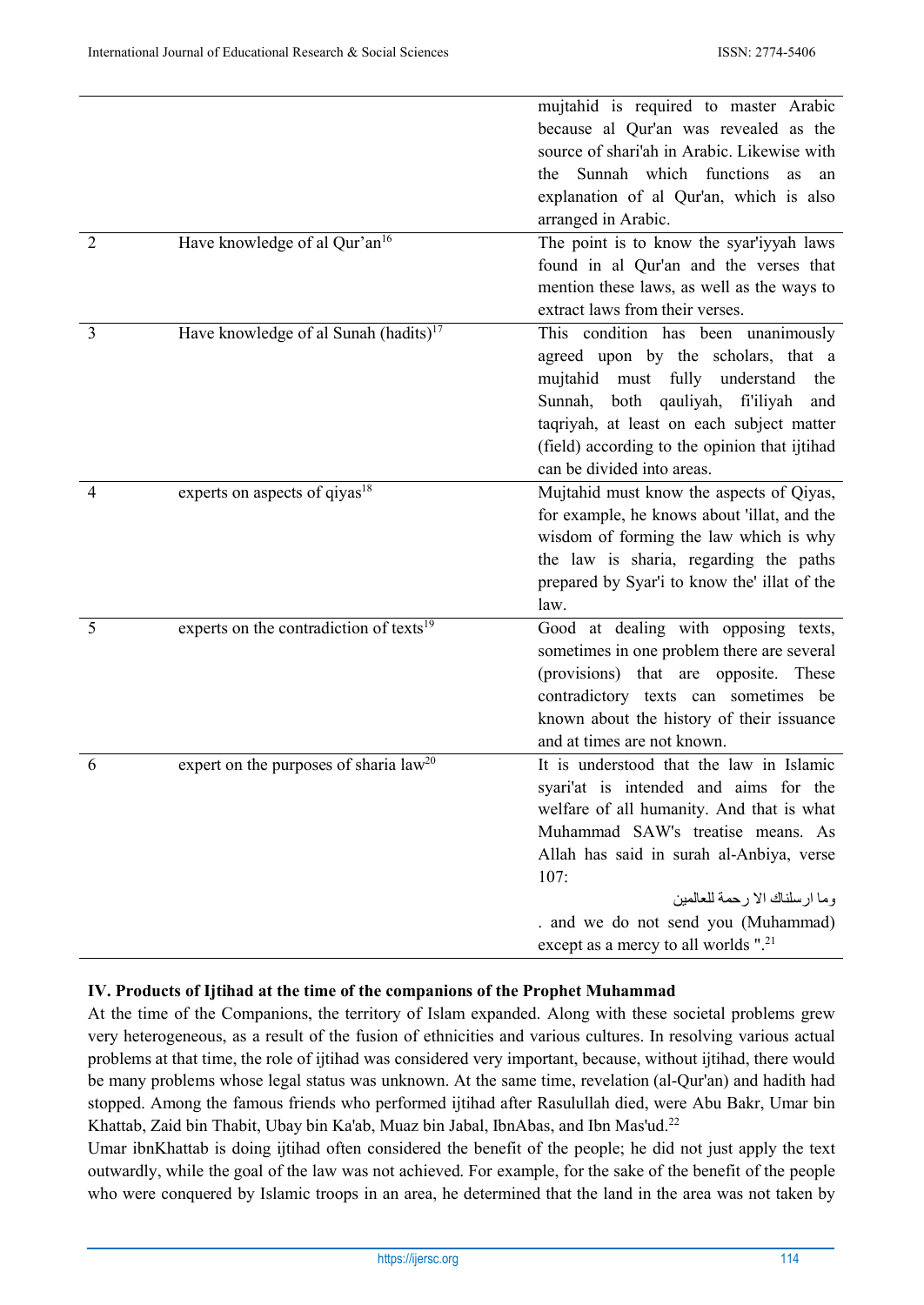Islamic troops but allowed to be cultivated by residents, on condition that every harvest must be submitted a percentage of the Islamic government, Umar bin Khattab argued that the people in the area do not have a livelihood which as a result can burden the State. Ushulfiqh scholars argue that the foundation of Umar bin Khattab, in this case, is the benefit. $23$ 

Ali ibnAbiTalib also performed ijtihad in a qias way, that is, against the punishment of those who drank khamer with the punishment of those who did qadf. The reason is that a person who is drunk from drinking wine will be delighted, and if he is delirious, his speech cannot be controlled so that he can accuse people of committing adultery. The punishment for qadf actors is eighty flogs. Therefore the punishment for those who drink khamer is the same as the punishment for accusing adultery.<sup>24</sup>

Even though the Companions of the Prophet SAW.in doing ijtihad and istinbath using one method and source of reference, sometimes in making a legal decision, a case can be different. For example, Abu Bakr argued that a grandfather could prevent (hijab) his siblings from inheritance rights, because the Koran names grandfather as a father<sup>25</sup>, as stated in surah Yusuf verse  $38$ :

واتبعت ملة إبراهم وإسحاق ويعقوب

"And I followed the religions of my fathers, namely Ibrahim, Isaac and Yakub.<sup>26</sup>

But Umar disagreed with Abu Bakr and said "grandfather did not hinder the brothers, because the naming of grandfather as a father is majazi (figuratively)".27

The difference in the results of their ijtihad occurs partly because of the difference in the ijtihad method they use in addition to different scientific backgrounds and reasoning orations. Umar bin Khattab, for example, was more inclined towards maslahat as well as using qiyas. Meanwhile, Ali bin Abi Talib and Abdullah bin Mas'ud both used qiyas more, although sometimes they also used maslahah 'ammah.<sup>28</sup>

## **V. Analysis of the Legal Position of the Results of Ijtihad in the Times of Prophet Muhammad's Companions**

To find out the legal position of the pre-codified ushul fiqh ijtihad results, we must first find out whether someone who performs ijtihad must be right or can he still be wrong. Then if it is considered correct, then whether the law that is jurisprudent must also be binding for other people or not, then whether it can be cancelled by other laws as a result of ijtihad, or not. These issues will be discussed in this discussion to find out the legal position of the pre-codified ushul fiqh ijtihad.

### **The truth value of Ijtihad results**

This issue revolves around whether in each law (commonly called the problem of furu ') there is a certain law that has been established by the law by God, and whether the mujtahid can find the law or not? If God has established the law (furu '), it means that the truth that is being sought by the mujtahid is only one, and one who can reach the truth is also one. Or at each of these events, there is no certain law from God, but the law is the conclusion solely from research that has ijtihad, and thus everyone who performs ijtihad can reach the truth, and the truth can also be counted.

To find out whether the results of ijtihad are right or wrong, we can refer to the asbabunnuzul surah Anfal verse: 67

ما كان لنبي ان يكون له اسري حتى يثخن في الأرض

It is not proper for a prophet to have prisoners before he can cripple his enemies on earth.29

The scholars stated that the asbabunnuzul this verse is a matter of the Badr prisoners of war. This case arose when facing Badar prisoners of war. At that time, the Prophet asked Abu Bakr's opinion about prisoners of war, what should he do? Then Abu Bakr expressed his opinion so that the prisoners of war were detained and not killed in the hope that they would be of use to Islam. Then the Prophet asked Umar ibnKhattab's opinion; he expressed the opinion that the prisoner should be killed because it might harm Islam. Then the Prophet thought to consider the steps to be taken; then he concluded that to hold the prisoner as suggested by Abu Bakr. Then Allah SWT rebuked the Prophet's actions by bringing down Surah Anfal verse 67.30

From the above case, we can conclude that what the Prophet did, in that case, was solely the result of his thoughts, not based on revelation and the results of ijtihad were not certain but could be wrong.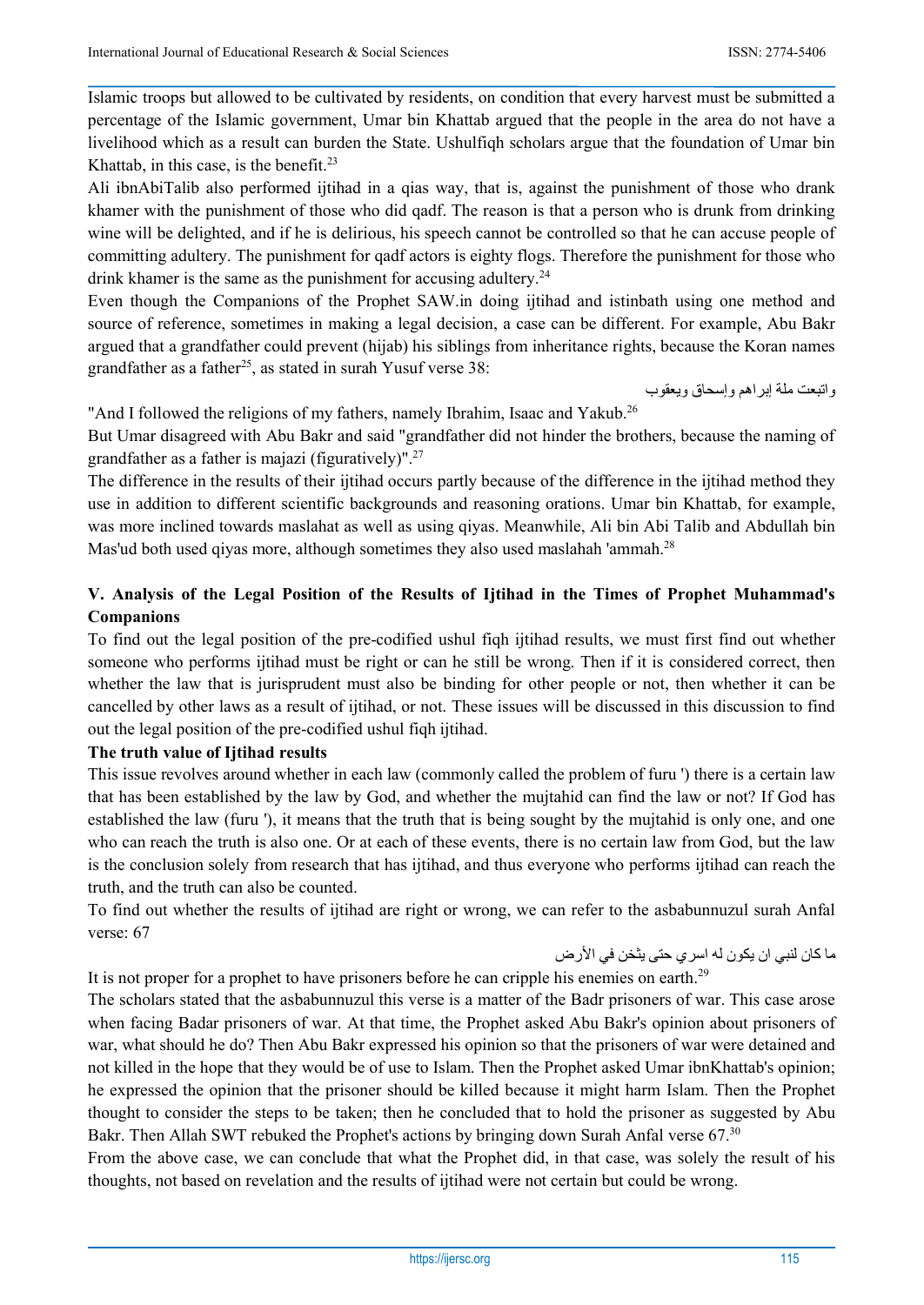To find out whether the results of ijtihad carried out by the mujtahid were only one, or it could be said, we can look at the hadith narrated by Abu Dawud and al-Nasa'i.31 At the time when the Prophet Muhammad was still alive, two friends were on their way, suddenly entered prayer time, while they did not find water. Therefore, both of them pray with tayammum. Not long after, the two of them found water. Because it is still in prayer time, one person repeats his prayer, and the other does not repeat his prayer, because he thinks that his prayer is perfect. Meanwhile, those who repeat their prayers think that even though their prayers have been done perfectly, of course, their prayers only with tayammum are invalidated, because water has been found during prayer time. When the two of them met the Messenger of Allah and related the incident, the Messenger of Allah said to those who did not repeat their prayers:

" You have done according to the Sunnah, and your prayers are sufficient ".  ${HR. Abu Dawud}^{32}$ To those who repeat their prayers, the Prophet SAW said:

لك الأجر مرتين

أصبتالسنة و أجز أتك صلاتك

" For you two merits ". {HR.Abu Daud}<sup>33</sup>

## **Obligation to comply with Ijtihad Results Opinions**

This issue revolves around whether the opinion generated by ijtihad is binding on Muslims in general, or to people who ask questions or to those who carry out ijtihad themselves. For Muslims in general, the opinion resulting from ijtihad is not binding. It does not require other people to follow it, because an opinion that has been found by someone can still be an object of ijtihad for others at any time and in every environment. The existence of something ijtihad in a matter does not prevent the existence of other ijtihad, because the opinion it gets is only based on strong conjecture (dhann), because it is not obtained from a qat'I text or from a law that has been confirmed, but only based on signs. -a sign which has been determined by syara 'and which is used as a multiplier. The results obtained, of course, can vary according to the differences in the woman's woman who wears them.<sup>34</sup>

Concerning the person who performs ijtihad himself, the opinion of the results of ijtihad is binding on him, and he must act according to his requirements as long as he still holds the results of his ijtihad because this opinion is the law of syara 'which is following his expectations (belief). In this case, he may not leave his opinion or follow other mujtahids who have other opinions. This has been agreed upon by the fuqaha because each of these opinions is based on his strong conjecture (individual beliefs, and therefore, there is no reason to win either one.<sup>35</sup>

Concerning other people who ask questions, the opinion of the results of ijtihad is also binding on him, because the mazhab of the person who asks is the handle of the person being asked. This is according to the strong stance of the scholars of fiqh. 36

#### **Cancellation of Ijtihad**<sup>37</sup>

It has been mentioned above that the results of ijtihad are only binding for those who carry out ijtihad and for those who carry out ijtihad and for other people who ask him. This binding is valid as long as the person doing ijtihad does not withdraw his opinion.

If it is the person performing the ijtihadhimself who conducts a review and determines a new opinion which he considers correct. Then this new opinion must be held. So if according to his first ijtihad, a person thinks that, a marriage without a guardian is allowed where he does it. At the same time, the marriage has not been legalized by the court, then changes to his ijtihad and thinks that a marriage without a guardian is invalid. He must cancel his first ijtihad and decide, to then remarry using a guardian. If it is not decided, then it means that he is constantly mixing with his wife by violating his own beliefs.

#### **VI. CONCLUSION**

The law that resulted from ijtihad during the time of the Prophet Muhammad's companions before the codification of ushul fiqh was valid and could be practised based on the hadith of the Prophet SAW. "If